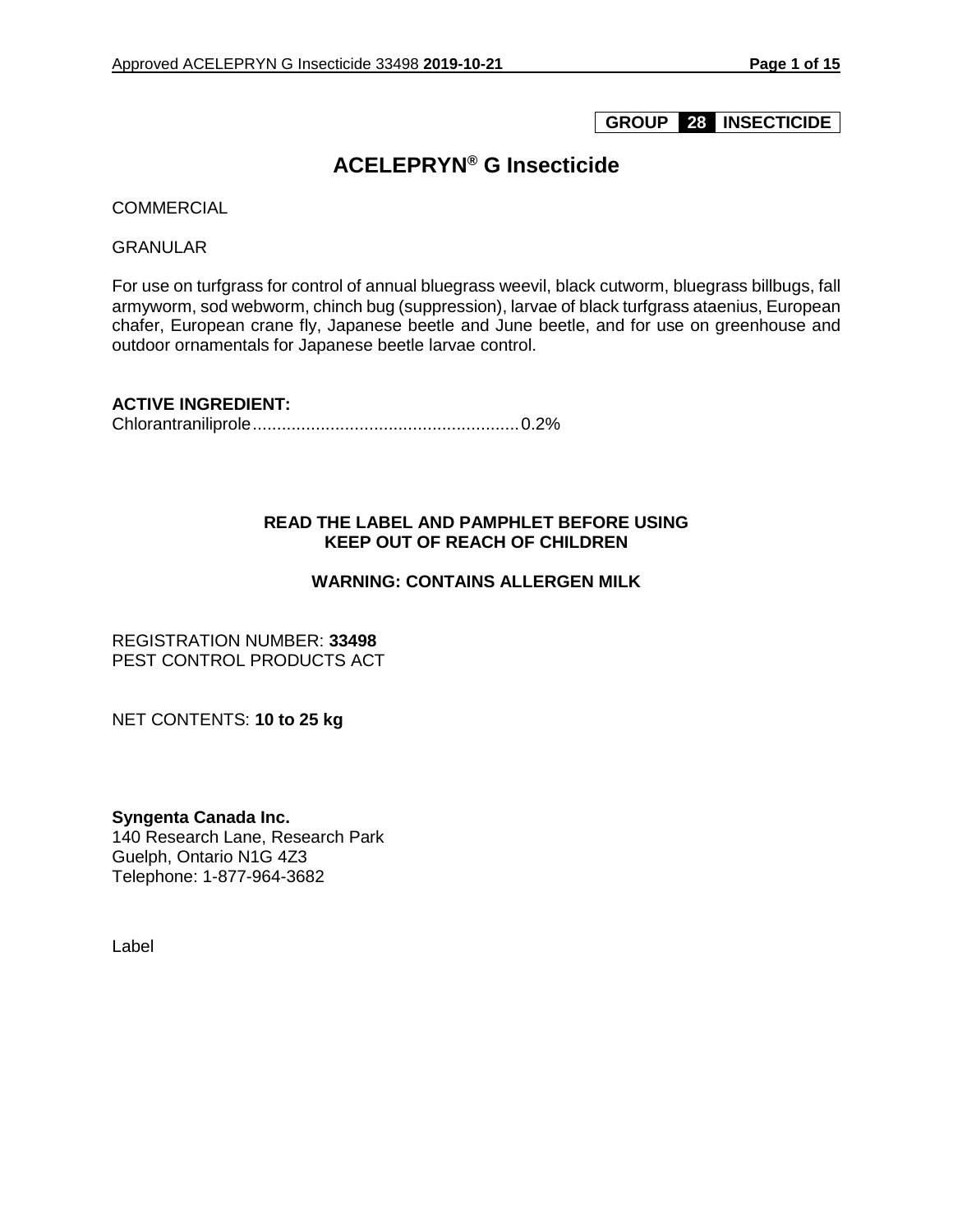## **1.0 NOTICE TO USER**

This pest control product is to be used only in accordance with the directions on the label. It is an offence under the *Pest Control Products Act* to use this product in a way that is inconsistent with the directions on the label. The user assumes the risk to persons or property that arises from any such use of this product.

#### **2.0 FIRST AID**

**IN CASE OF POISONING**, contact a doctor or a poison control centre **IMMEDIATELY**. Take container, label or product name and Pest Control Product Registration Number with you when seeking medical attention.

**If swallowed,** call a poison control centre or doctor **IMMEDIATELY** for treatment advice. Have person sip a glass of water if able to swallow. Do not induce vomiting unless told to do so by a poison control centre or doctor. Do not give anything by mouth to an unconscious person.

**If on skin or clothing,** take off contaminated clothing. Rinse skin **IMMEDIATELY** with plenty of water for 15–20 minutes. Call a poison control centre or doctor for treatment advice.

**If inhaled,** move person to fresh air. If person is not breathing, call 911 or an ambulance, then give artificial respiration, preferably by mouth-to-mouth, if possible. Call a poison control centre or doctor for further treatment advice.

**If in eyes,** hold eye open and rinse slowly and gently with water for 15–20 minutes. Remove contact lenses, if present, after the first 5 minutes, then continue rinsing eye. Call a poison control centre or doctor for treatment advice.

## **3.0 TOXICOLOGICAL INFORMATION**

There is no specific antidote. Treat symptomatically.

#### **4.0 PRECAUTIONS**

#### **KEEP OUT OF REACH OF CHILDREN AND DOMESTIC ANIMALS.**

Avoid inhalation of vapours/dust and spray mist, and working in spray mist.

Apply only when the potential for drift to areas of human habitation or activity such as houses, cottages, schools and recreational areas is minimal. Take into consideration wind speed, wind direction, temperature inversions, application equipment and sprayer settings.

Read and follow all tank mix partner labels and observe the most stringent label restrictions, precautions and instructions for each tank mixture.

**DO NOT** enter or allow worker entry into the treated area until granules are thoroughly wateredin and the treated soil has dried.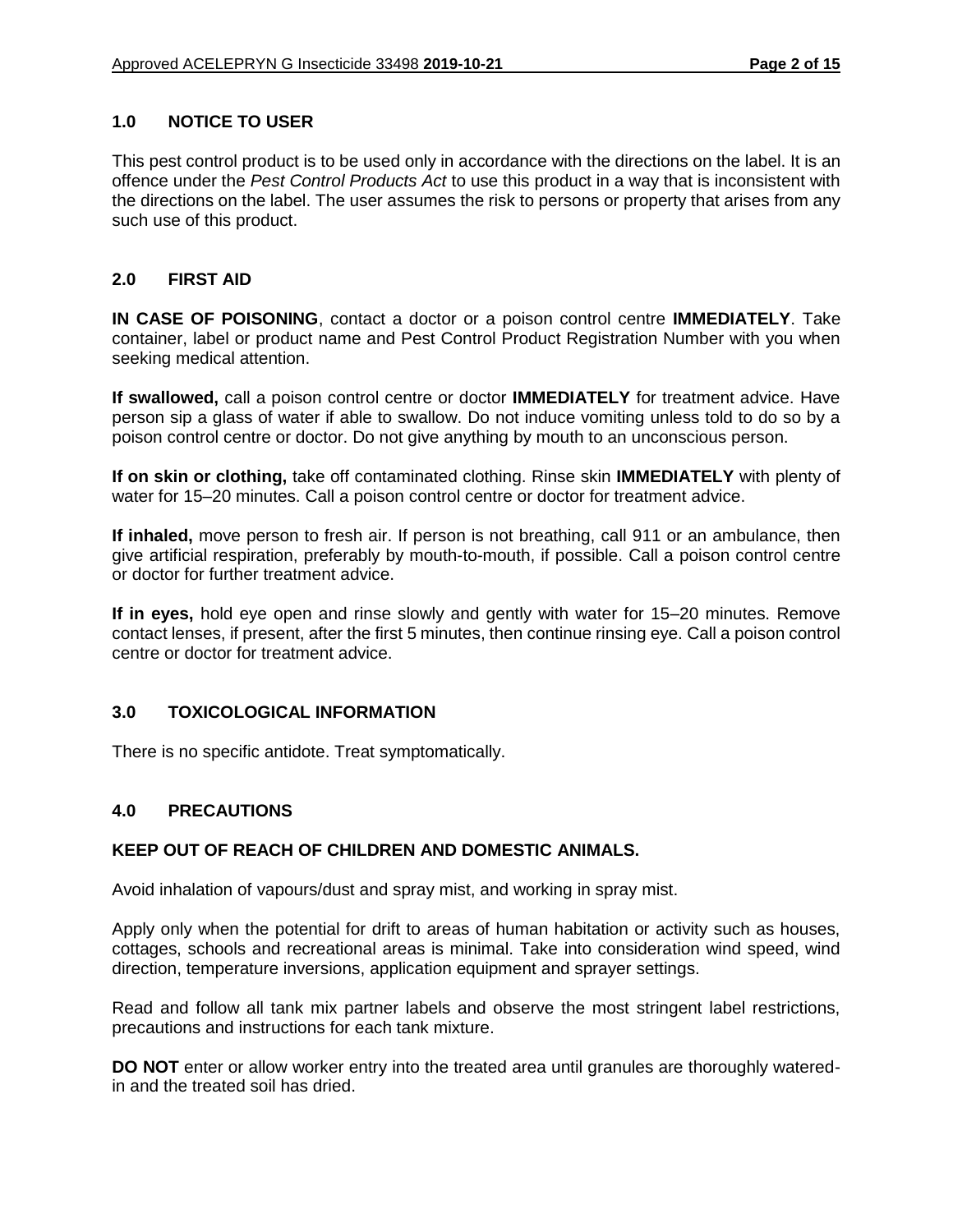## **DO NOT apply using aerial application equipment.**

If this pest control product is to be used on a commodity that may be exported to other countries in the world and you require information on acceptable residue levels in these countries, please contact Syngenta Canada Inc. at 1-87-SYNGENTA / 1-877-964-3682.

## **5.0 PERSONAL PROTECTIVE EQUIPMENT (PPE)**

Wear a long-sleeved shirt, long pants, chemical-resistant gloves, socks and shoes during loading, application, cleanup and repair.

Remove clothing/PPE immediately if pesticide gets inside. Then wash thoroughly and put on clean clothing. Wash splashes from skin IMMEDIATELY with plenty of water. Remove PPE immediately after handling this product. Wash the outside of gloves with soap and water before removing. As soon as possible, wash thoroughly and change into clean clothing. After spraying, wash hands and shower thoroughly with soap and water.

Heavily contaminated or drenched clothing and other absorbent materials contaminated with this product should be discarded. Do not reuse them.

Users should wash hands and exposed skin before eating, drinking, chewing gum, using tobacco, applying cosmetics or using the toilet.

While using product, do not eat, drink or use tobacco (including smoking).

Follow manufacturer's instructions for cleaning/maintaining PPE. If no such instructions for washables exist, use detergent and hot water. Keep and wash PPE separately from other laundry.

Wear freshly laundered clothes daily.

Do not wear contaminated shoes.

Store and wash all protective clothing separately from household laundry.

## **6.0 ENVIRONMENTAL HAZARDS**

- Toxic to aquatic organisms.
- Toxic to certain beneficial insects. Minimize spray drift to reduce harmful effects on beneficial insects in habitats next to the application site such as hedgerows and woodland.
- Chlorantraniliprole is persistent and may carryover. It is recommended that any products containing chlorantraniliprole not be used in areas treated with this product during the previous season.
- The use of this chemical may result in contamination of groundwater particularly in areas where soil is permeable (e.g. sandy soil) and/or the depth to the water table is shallow.
- To reduce runoff from treated areas into aquatic habitats avoid application to areas with a moderate to steep slope, compacted soil, or clay.
- Avoid application when heavy rain is forecast.
- Contamination of aquatic areas as a result of runoff may be reduced by including a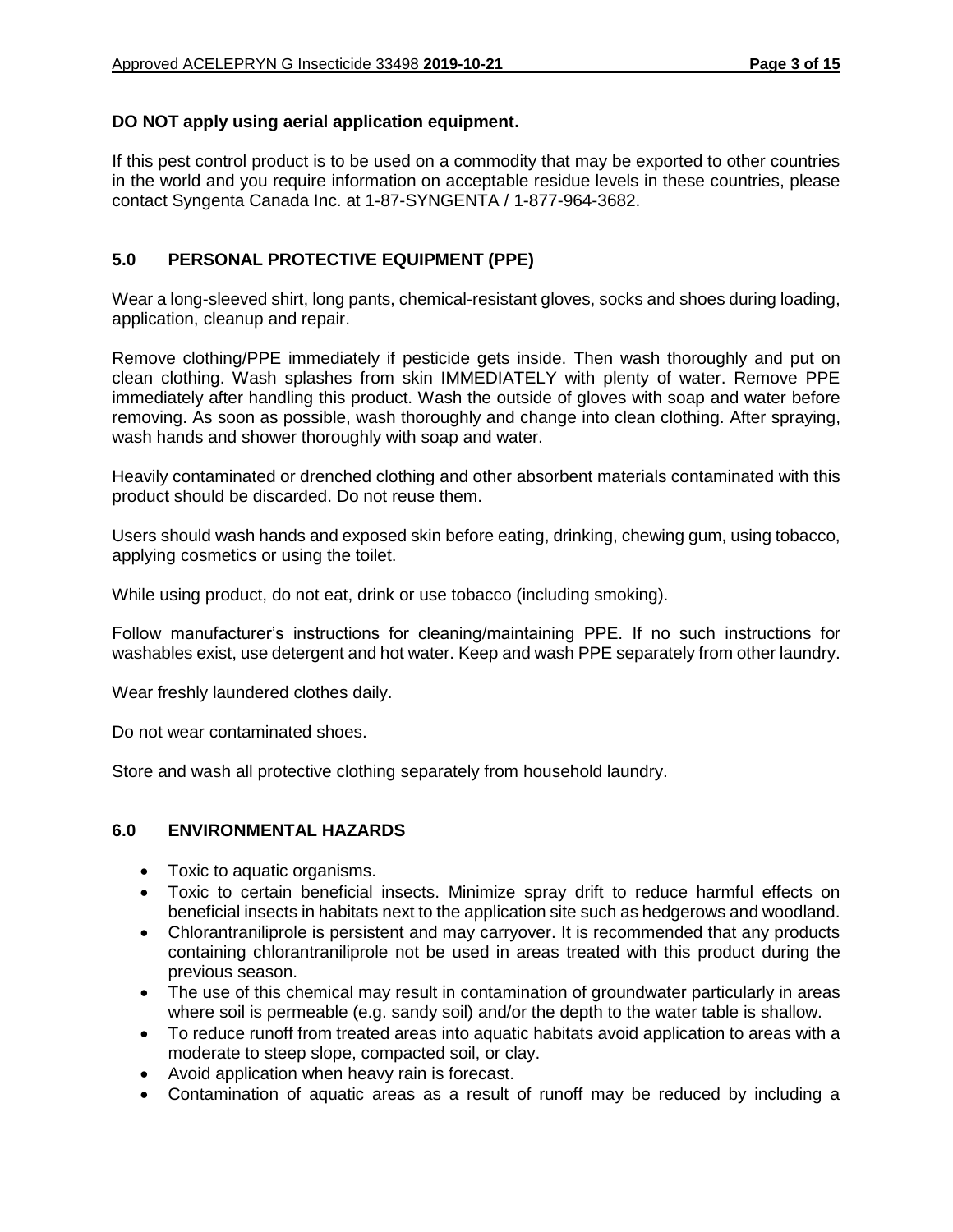vegetative strip between the treated area and the edge of the water body.

**DO NOT** apply this product directly to freshwater habitats (such as lakes, rivers, sloughs, ponds, prairie potholes, creeks, marshes, streams, reservoirs, and wetlands), estuarine/marine habitats. **DO NOT** contaminate irrigation or drinking water supplies or aquatic habitats by cleaning of equipment or disposal of wastes.

## **7.0 STORAGE**

Keep in original container, tightly closed, during storage. Store in a cool, dry, well-ventilated secure area away from other pesticides, feed, foodstuffs, beverages and tobacco, and out of the reach of children, unauthorized persons and animals. To prevent contamination store this product away from seed, food, feed or fertilizer.

Not for use or storage in or around the home.

#### **8.0 SPILL CLEANUP**

Wear appropriate protective equipment when attempting to clean up the spill. If the container is leaking, secure leak and place the container into a drum or heavy gauge plastic bag. Contact Syngenta Canada Inc. (See EMERGENCY NUMBER) for further information.

For spills and leaks - contain the granules with dikes of inert material (soil, clay, kitty litter, etc.). Shovel into a sealable waste container.

On hard surfaces – Use a coarse broom to sweep or shovel into the waste container. Dispose of all waste, including broom, in accordance with provincial requirements.

On soil - remove the top 15 cm of soil in the spill area and replace with fresh soil. Dispose of all waste in accordance with provincial requirements. For more information on the disposal of waste and the clean-up of spills, contact the provincial regulatory agency and the manufacturer.

#### **9.0 DISPOSAL**

For information on disposal of unused, unwanted product, contact the manufacturer or the provincial regulatory agency. Contact the manufacturer and the provincial regulatory agency in case of a spill, and for clean-up of spills.

#### **For Recyclable Containers:**

Do not reuse this container for any purpose. This is a recyclable container, and is to be disposed of at a container collection site. Contact your local distributor/dealer or municipality for the location of the nearest collection site. Before taking the container to the collection site:

Make the empty, rinsed container unsuitable for further use.

If there is no container collection site in your area, dispose of the container in accordance with provincial requirements.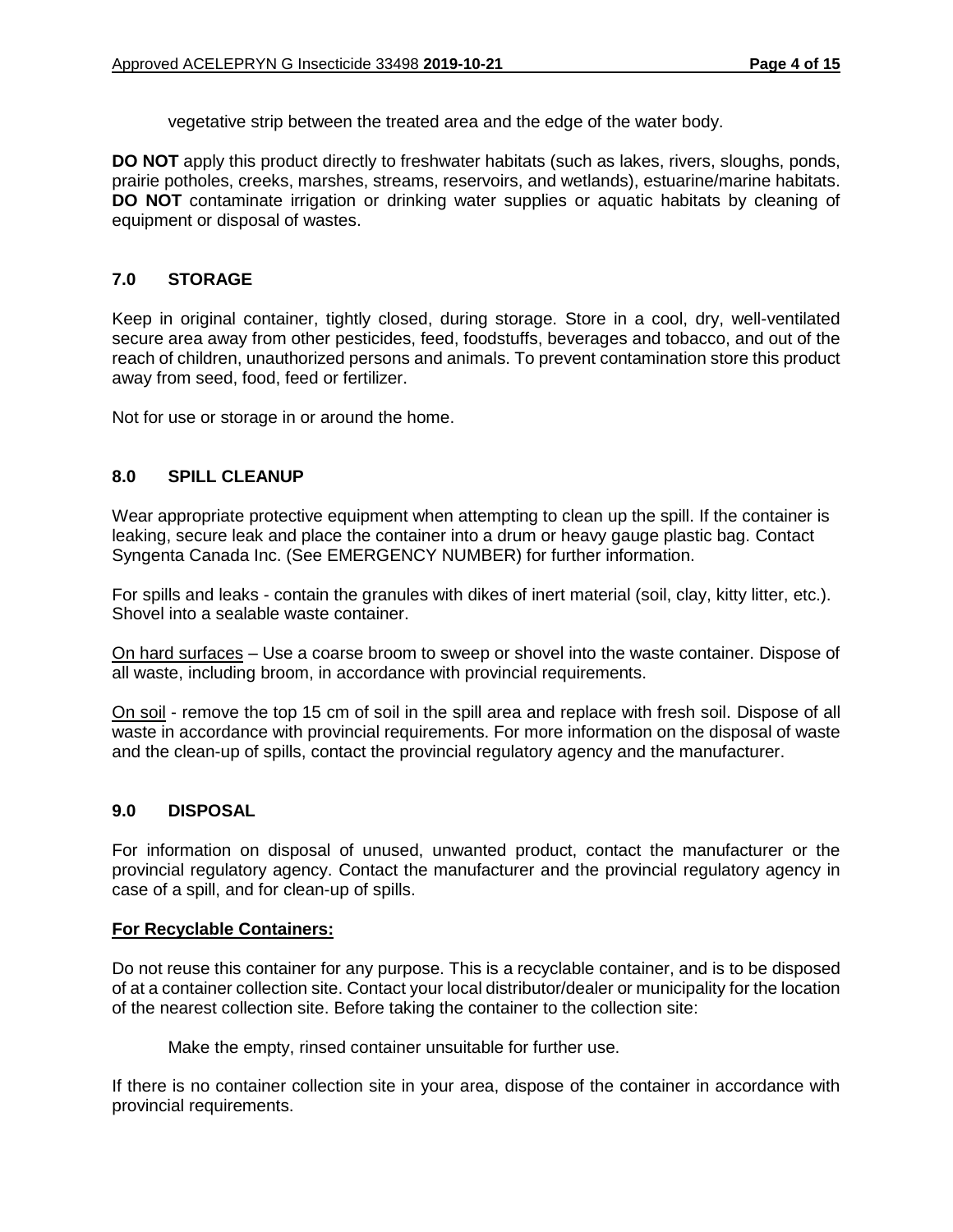## **For Returnable Containers:**

Do not reuse this container for any purpose. For disposal, the empty container may be returned to the point of purchase (distributor/dealer).

#### **For Refillable Containers:**

For disposal, this container may be returned to the point of purchase (distributor/dealer). It must be refilled by the distributor/dealer with the same product. Do not reuse this container for any other purpose.

#### **For Bags:**

- 1. Empty bag thoroughly.
- 2. Make the empty bag unsuitable for further use.
- 3. Dispose of the bag in accordance with provincial requirements.

## *IN CASE OF EMERGENCY INVOLVING A MAJOR SPILL, FIRE OR POISONING, CALL 1-800-327-8633 (FASTMED)*

ACELEPRYN® is a trademark of a Syngenta Group Company.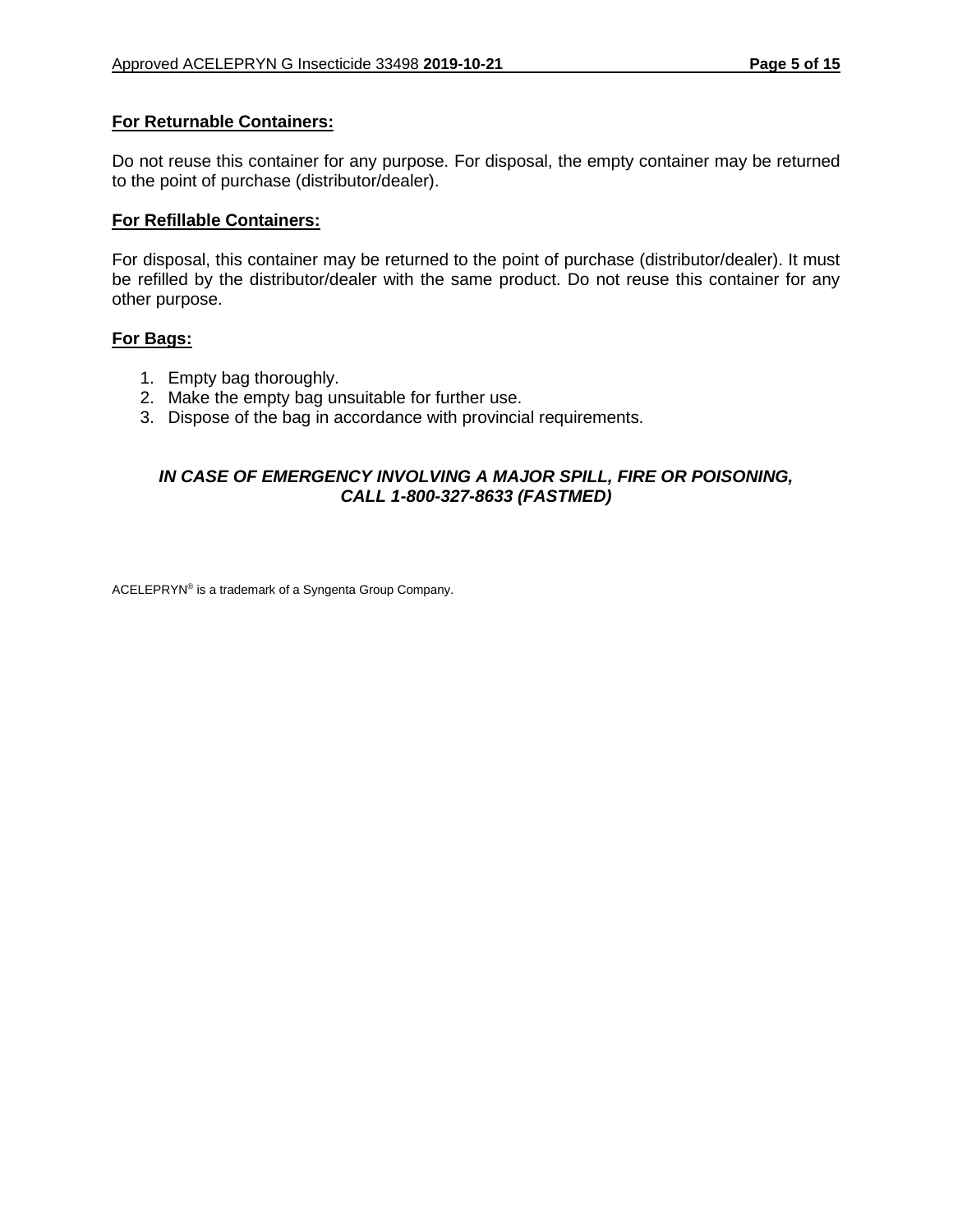## **GROUP 28 INSECTICIDE**

## **ACELEPRYN® G Insecticide**

**COMMERCIAL** 

GRANULAR

For use on turfgrass for control of annual bluegrass weevil, black cutworm, bluegrass billbugs, fall armyworm, sod webworm, chinch bug (suppression), larvae of black turfgrass ataenius, European chafer, European crane fly, Japanese beetle and June beetle, and for use on greenhouse and outdoor ornamentals for Japanese beetle larvae control.

**ACTIVE INGREDIENT:** 

Chlorantraniliprole.......................................................0.2%

## **READ THE LABEL AND PAMPHLET BEFORE USING KEEP OUT OF REACH OF CHILDREN**

## **WARNING: CONTAINS ALLERGEN MILK**

REGISTRATION NUMBER: **33498** PEST CONTROL PRODUCTS ACT

**Syngenta Canada Inc.** 140 Research Lane, Research Park Guelph, Ontario N1G 4Z3 Telephone: 1-877-964-3682

Pamphlet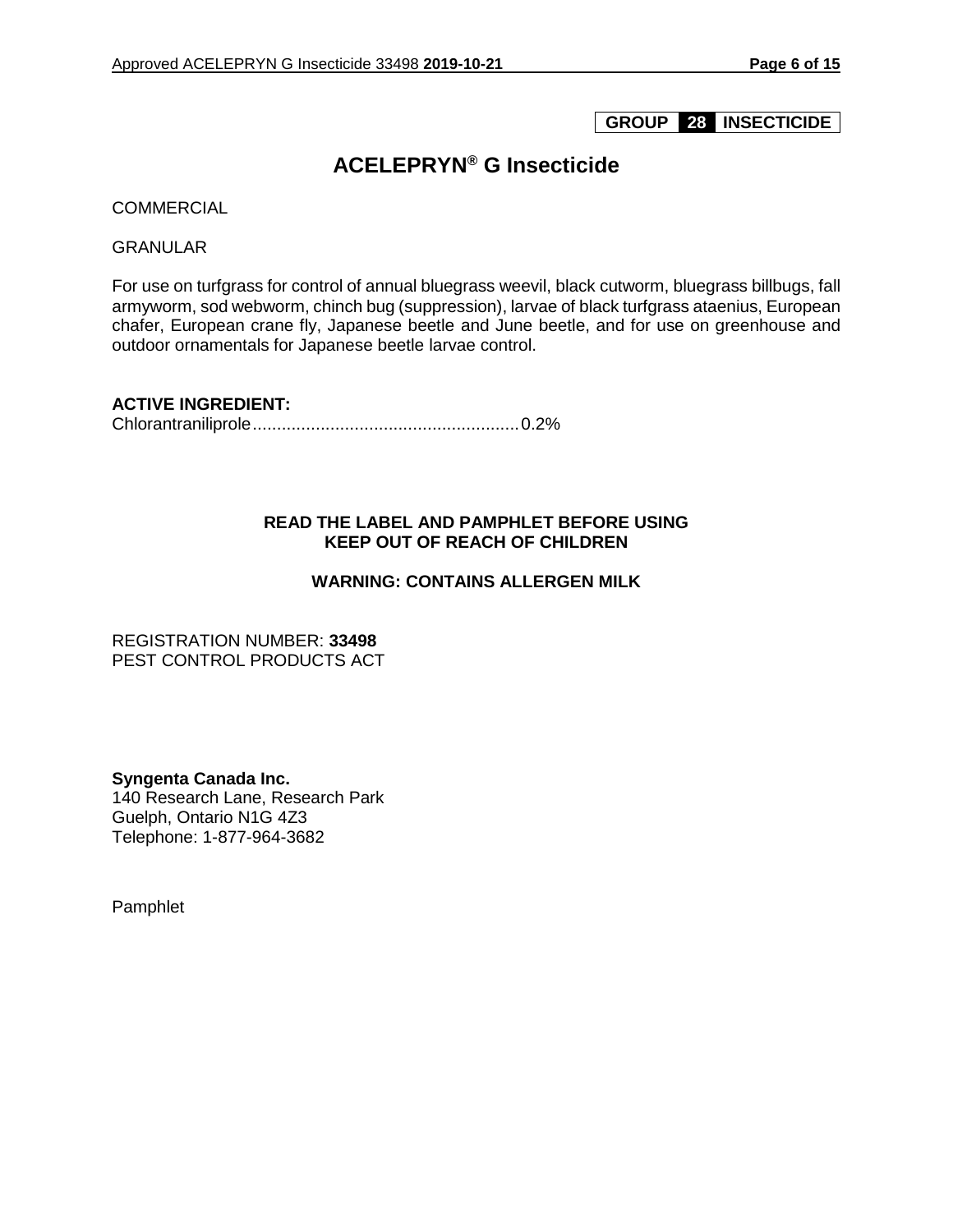# **Table of Contents**

## **Section Number**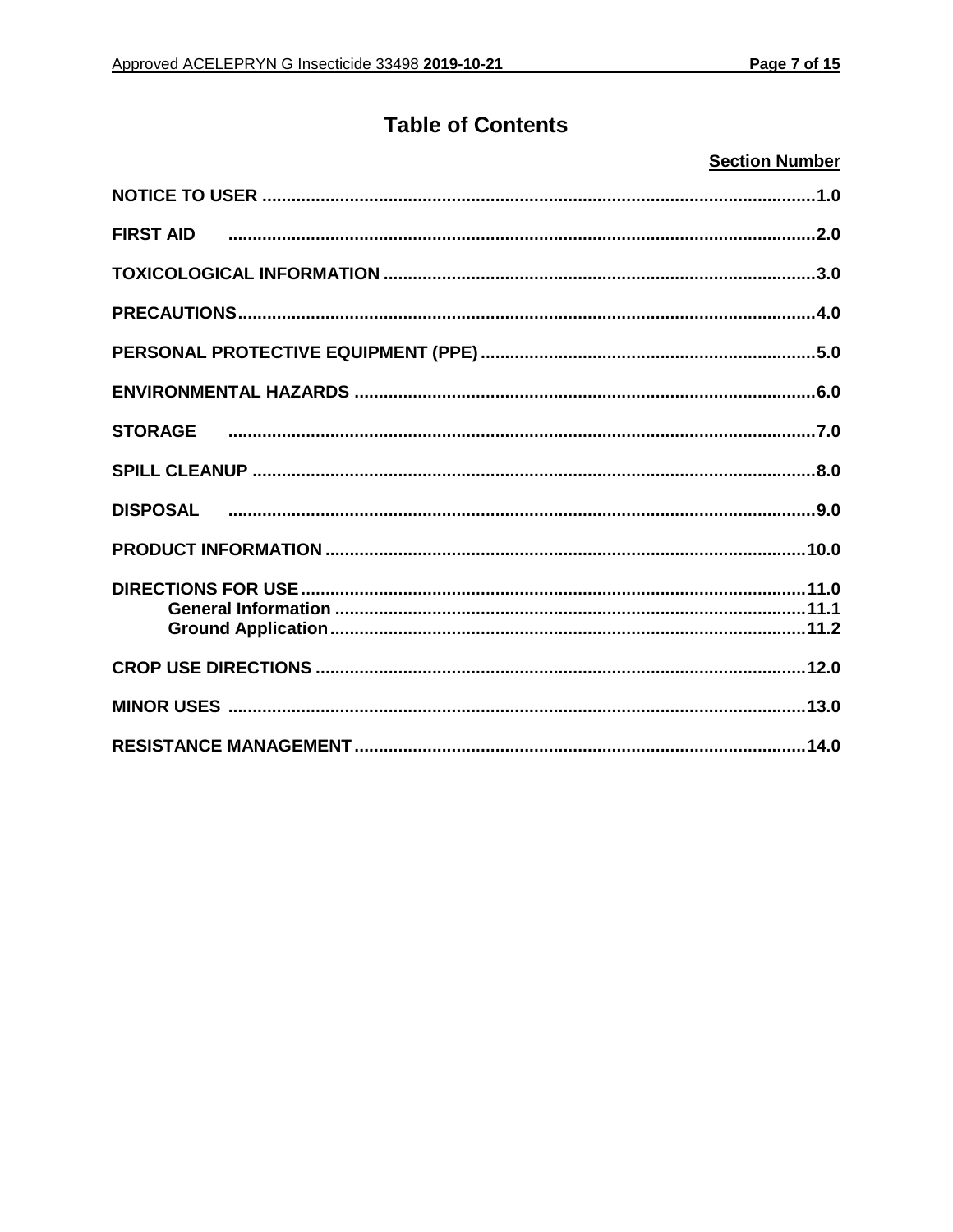## **1.0 NOTICE TO USER**

This pest control product is to be used only in accordance with the directions on the label. It is an offence under the *Pest Control Products Act* to use this product in a way that is inconsistent with the directions on the label. The user assumes the risk to persons or property that arises from any such use of this product.

#### **2.0 FIRST AID**

**IN CASE OF POISONING**, contact a doctor or a poison control centre **IMMEDIATELY**. Take container, label or product name and Pest Control Product Registration Number with you when seeking medical attention.

**If swallowed,** call a poison control centre or doctor **IMMEDIATELY** for treatment advice. Have person sip a glass of water if able to swallow. Do not induce vomiting unless told to do so by a poison control centre or doctor. Do not give anything by mouth to an unconscious person.

**If on skin or clothing,** take off contaminated clothing. Rinse skin **IMMEDIATELY** with plenty of water for 15–20 minutes. Call a poison control centre or doctor for treatment advice.

**If inhaled,** move person to fresh air. If person is not breathing, call 911 or an ambulance, then give artificial respiration, preferably by mouth-to-mouth, if possible. Call a poison control centre or doctor for further treatment advice.

**If in eyes,** hold eye open and rinse slowly and gently with water for 15–20 minutes. Remove contact lenses, if present, after the first 5 minutes, then continue rinsing eye. Call a poison control centre or doctor for treatment advice.

## **3.0 TOXICOLOGICAL INFORMATION**

There is no specific antidote. Treat symptomatically.

#### **4.0 PRECAUTIONS**

#### **KEEP OUT OF REACH OF CHILDREN AND DOMESTIC ANIMALS.**

Avoid inhalation of vapours/dust and spray mist, and working in spray mist.

Apply only when the potential for drift to areas of human habitation or activity such as houses, cottages, schools and recreational areas is minimal. Take into consideration wind speed, wind direction, temperature inversions, application equipment and sprayer settings.

Read and follow all tank mix partner labels and observe the most stringent label restrictions, precautions and instructions for each tank mixture.

**DO NOT** enter or allow worker entry into the treated area until granules are thoroughly wateredin and the treated soil has dried.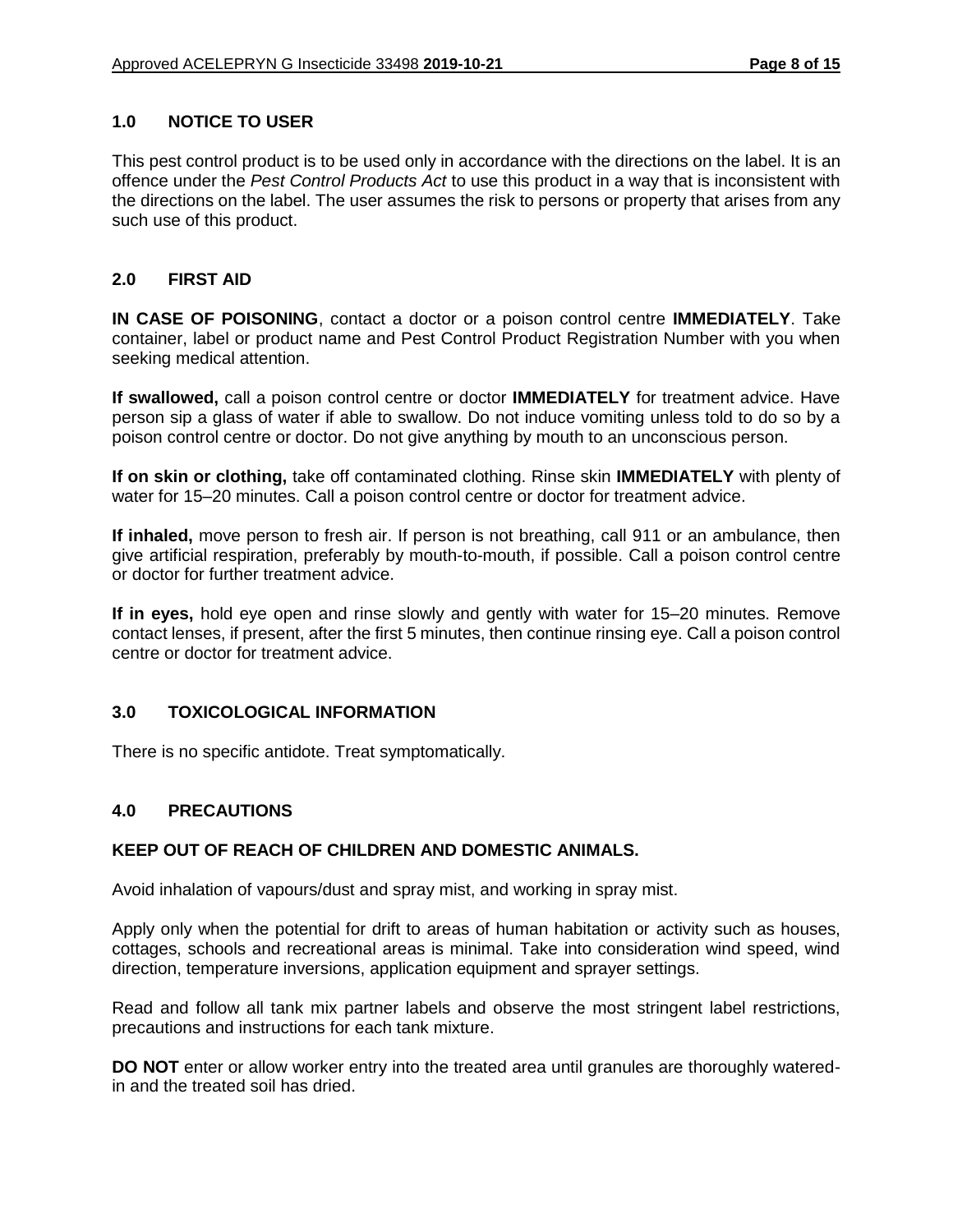## **DO NOT apply using aerial application equipment.**

If this pest control product is to be used on a commodity that may be exported to other countries in the world and you require information on acceptable residue levels in these countries, please contact Syngenta Canada Inc. at 1-87-SYNGENTA / 1-877-964-3682.

## **5.0 PERSONAL PROTECTIVE EQUIPMENT (PPE)**

Wear a long-sleeved shirt, long pants, chemical-resistant gloves, socks and shoes during loading, application, cleanup and repair.

Remove clothing/PPE immediately if pesticide gets inside. Then wash thoroughly and put on clean clothing. Wash splashes from skin IMMEDIATELY with plenty of water. Remove PPE immediately after handling this product. Wash the outside of gloves with soap and water before removing. As soon as possible, wash thoroughly and change into clean clothing. After spraying, wash hands and shower thoroughly with soap and water.

Heavily contaminated or drenched clothing and other absorbent materials contaminated with this product should be discarded. Do not reuse them.

Users should wash hands and exposed skin before eating, drinking, chewing gum, using tobacco, applying cosmetics or using the toilet.

While using product, do not eat, drink or use tobacco (including smoking).

Follow manufacturer's instructions for cleaning/maintaining PPE. If no such instructions for washables exist, use detergent and hot water. Keep and wash PPE separately from other laundry.

Wear freshly laundered clothes daily.

Do not wear contaminated shoes.

Store and wash all protective clothing separately from household laundry.

## **6.0 ENVIRONMENTAL HAZARDS**

- Toxic to aquatic organisms.
- Toxic to certain beneficial insects. Minimize spray drift to reduce harmful effects on beneficial insects in habitats next to the application site such as hedgerows and woodland.
- Chlorantraniliprole is persistent and may carryover. It is recommended that any products containing chlorantraniliprole not be used in areas treated with this product during the previous season.
- The use of this chemical may result in contamination of groundwater particularly in areas where soil is permeable (e.g. sandy soil) and/or the depth to the water table is shallow.
- To reduce runoff from treated areas into aquatic habitats avoid application to areas with a moderate to steep slope, compacted soil, or clay.
- Avoid application when heavy rain is forecast.
- Contamination of aquatic areas as a result of runoff may be reduced by including a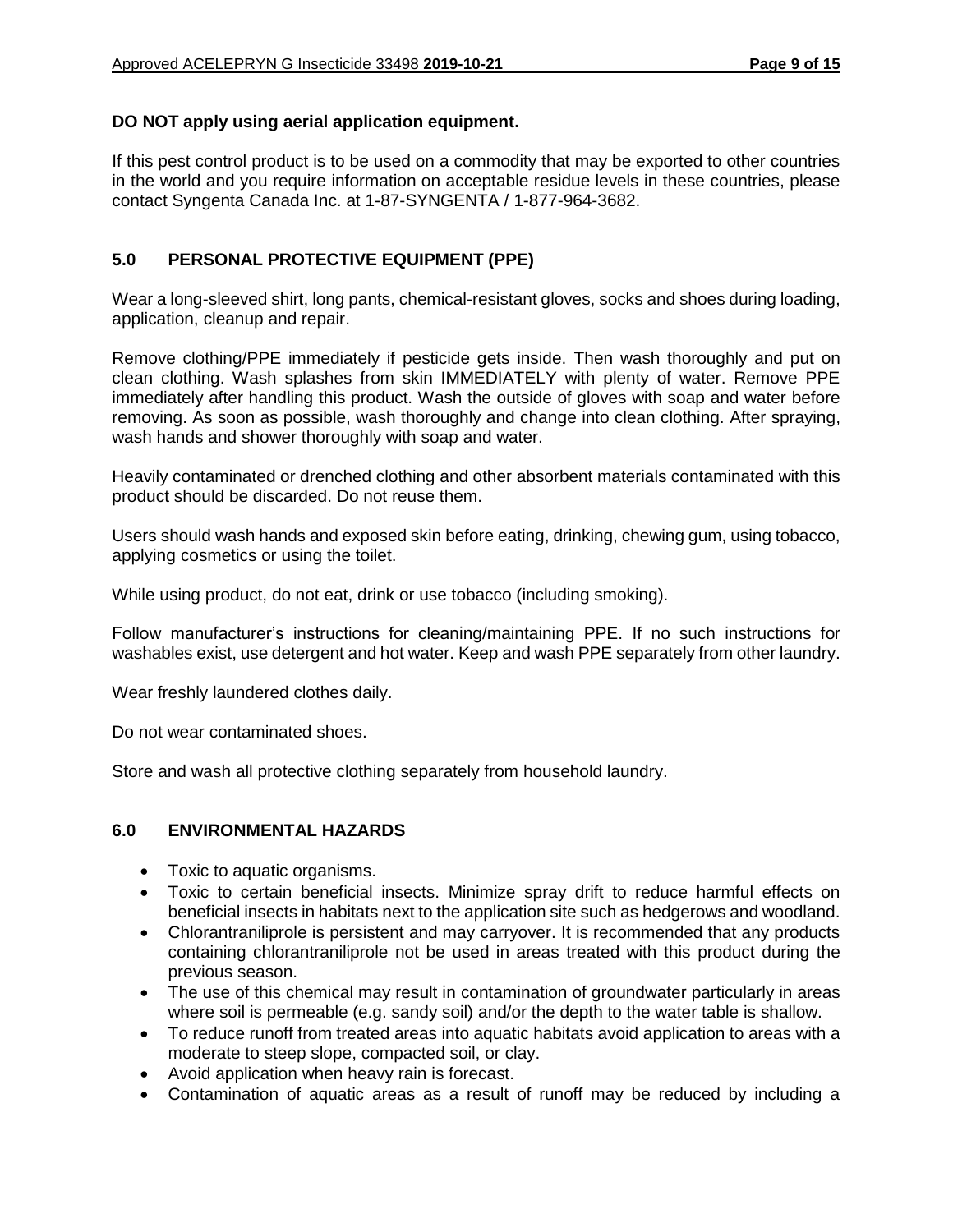vegetative strip between the treated area and the edge of the water body.

**DO NOT** apply this product directly to freshwater habitats (such as lakes, rivers, sloughs, ponds, prairie potholes, creeks, marshes, streams, reservoirs, and wetlands), estuarine/marine habitats. **DO NOT** contaminate irrigation or drinking water supplies or aquatic habitats by cleaning of equipment or disposal of wastes.

#### **7.0 STORAGE**

Keep in original container, tightly closed, during storage. Store in a cool, dry, well-ventilated secure area away from other pesticides, feed, foodstuffs, beverages and tobacco, and out of the reach of children, unauthorized persons and animals. To prevent contamination store this product away from seed, food, feed or fertilizer.

Not for use or storage in or around the home.

#### **8.0 SPILL CLEANUP**

Wear appropriate protective equipment when attempting to clean up the spill. If the container is leaking, secure leak and place the container into a drum or heavy gauge plastic bag. Contact Syngenta Canada Inc. (See EMERGENCY NUMBER) for further information.

For spills and leaks - contain the granules with dikes of inert material (soil, clay, kitty litter, etc.). Shovel into a sealable waste container.

On hard surfaces – Use a coarse broom to sweep or shovel into the waste container. Dispose of all waste, including broom, in accordance with provincial requirements.

On soil - remove the top 15 cm of soil in the spill area and replace with fresh soil. Dispose of all waste in accordance with provincial requirements. For more information on the disposal of waste and the clean-up of spills, contact the provincial regulatory agency and the manufacturer.

#### **9.0 DISPOSAL**

For information on disposal of unused, unwanted product, contact the manufacturer or the provincial regulatory agency. Contact the manufacturer and the provincial regulatory agency in case of a spill, and for clean-up of spills.

#### **For Recyclable Containers:**

Do not reuse this container for any purpose. This is a recyclable container, and is to be disposed of at a container collection site. Contact your local distributor/dealer or municipality for the location of the nearest collection site. Before taking the container to the collection site:

Make the empty, rinsed container unsuitable for further use.

If there is no container collection site in your area, dispose of the container in accordance with provincial requirements.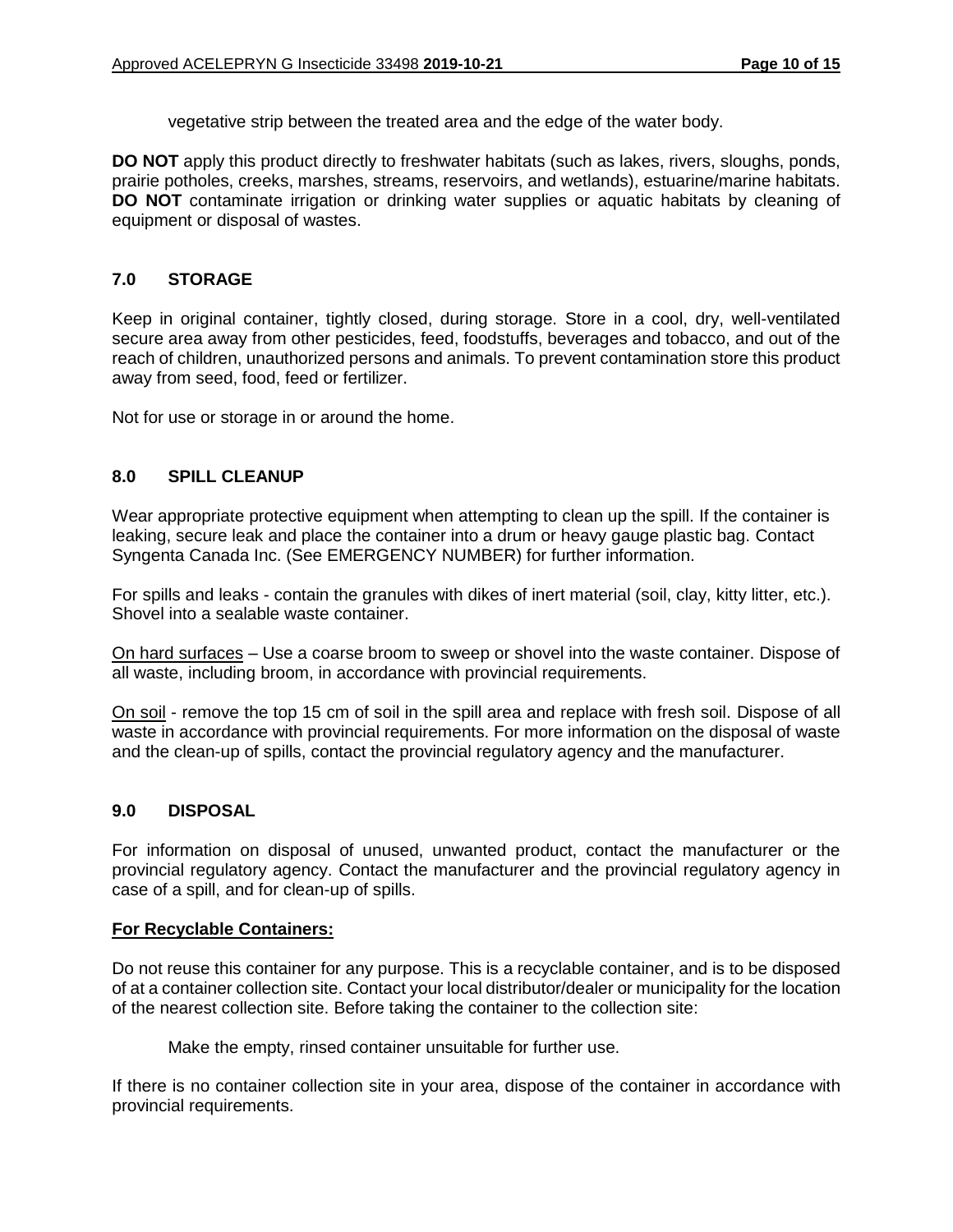#### **For Returnable Containers:**

Do not reuse this container for any purpose. For disposal, the empty container may be returned to the point of purchase (distributor/dealer).

#### **For Refillable Containers:**

For disposal, this container may be returned to the point of purchase (distributor/dealer). It must be refilled by the distributor/dealer with the same product. Do not reuse this container for any other purpose.

#### **For Bags:**

- 1. Empty bag thoroughly.
- 2. Make the empty bag unsuitable for further use.
- 3. Dispose of the bag in accordance with provincial requirements.

## *IN CASE OF EMERGENCY INVOLVING A MAJOR SPILL, FIRE OR POISONING, CALL 1-800-327-8633 (FASTMED)*

#### **10.0 PRODUCT INFORMATION**

ACELEPRYN<sup>®</sup> G Insecticide is a granular formulation for control of annual bluegrass weevil, chinch bug (suppression), fall armyworm, bluegrass billbug, black cutworm, sod webworm, larvae of black turfgrass ataenius, European chafer, European crane fly, Japanese beetle and June beetle. ACELEPRYN G Insecticide may be applied to turfgrass in sites such as sod farms, golf courses, parks and recreational areas, home and residential lawns, industrial and commercial lawns, airports and cemeteries.

ACELEPRYN G Insecticide may be applied for use on greenhouse and outdoor ornamentals for Japanese beetle larvae control.

#### **11.0 DIRECTIONS FOR USE**

#### **11.1 General Information**

As this product is not registered for the control of pests in aquatic systems, DO NOT use to control aquatic pests.

#### **11.2 Ground Application**

Apply ACELEPRYN G with drop-type, rotary-type or hand-held application equipment. The application equipment must be properly calibrated according to the manufacturer's directions to ensure uniform coverage over the treated area. During application, check equipment periodically to confirm that it is working properly and that the granules are being uniformly distributed.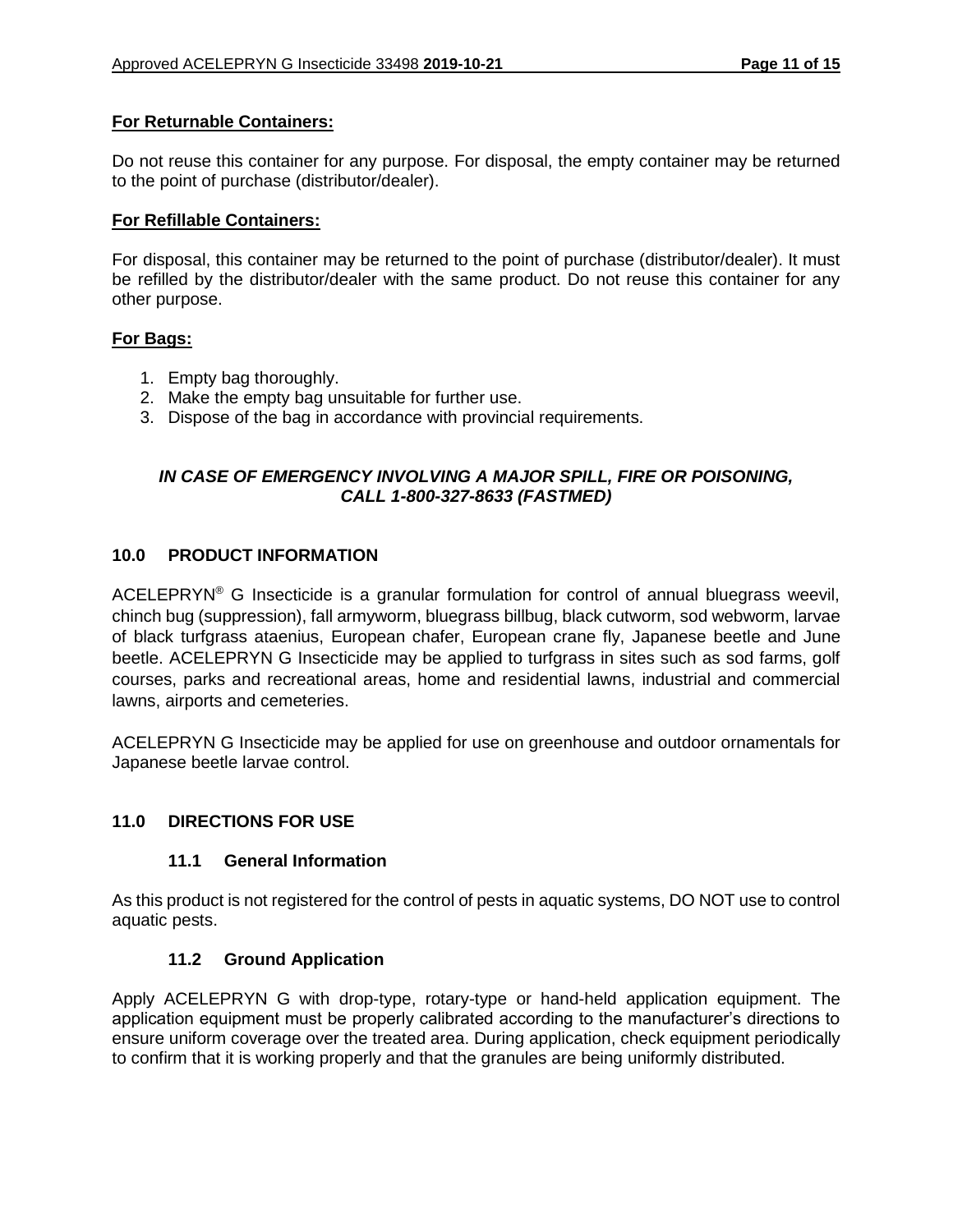## **12.0 CROP USE DIRECTIONS**

| <b>TURF</b>                 |                                                                                                                                                                                                                                                                                                                                                                                                                                                                                                                                                                                                                                   |
|-----------------------------|-----------------------------------------------------------------------------------------------------------------------------------------------------------------------------------------------------------------------------------------------------------------------------------------------------------------------------------------------------------------------------------------------------------------------------------------------------------------------------------------------------------------------------------------------------------------------------------------------------------------------------------|
| <b>PEST</b>                 | Annual bluegrass weevil                                                                                                                                                                                                                                                                                                                                                                                                                                                                                                                                                                                                           |
| <b>PRODUCT RATE (kg/ha)</b> | 88-112.5                                                                                                                                                                                                                                                                                                                                                                                                                                                                                                                                                                                                                          |
| <b>APPLICATION TIMING</b>   | ACELEPRYN G Insecticide should be applied when overwintered adult                                                                                                                                                                                                                                                                                                                                                                                                                                                                                                                                                                 |
|                             | annual bluegrass weevils are observed in late April or early May to prevent                                                                                                                                                                                                                                                                                                                                                                                                                                                                                                                                                       |
|                             | damage from larvae in late-May and June. An application of ACELEPRYN                                                                                                                                                                                                                                                                                                                                                                                                                                                                                                                                                              |
|                             | G Insecticide at this time will also provide control of Japanese beetle,                                                                                                                                                                                                                                                                                                                                                                                                                                                                                                                                                          |
|                             | European chafer, June beetle, and Black turfgrass ataenius beetle larvae.                                                                                                                                                                                                                                                                                                                                                                                                                                                                                                                                                         |
| <b>PESTS</b>                | <b>Bluegrass billbug</b>                                                                                                                                                                                                                                                                                                                                                                                                                                                                                                                                                                                                          |
|                             | <b>Chinch bug suppression</b>                                                                                                                                                                                                                                                                                                                                                                                                                                                                                                                                                                                                     |
|                             | European crane fly larvae                                                                                                                                                                                                                                                                                                                                                                                                                                                                                                                                                                                                         |
| <b>PRODUCT RATE (kg/ha)</b> | 58-112.5                                                                                                                                                                                                                                                                                                                                                                                                                                                                                                                                                                                                                          |
| <b>APPLICATION TIMING</b>   | Apply ACELEPRYN G Insecticide when overwintered adult bluegrass<br>billbugs are first observed. This will usually occur in late April or early May<br>in regions with cool-season turfgrasses. An application of ACELEPRYN G<br>Insecticide at this time will also provide control of Japanese beetle,<br>European chafer, June beetle, and Black turfgrass ataenius beetle larvae.<br>The higher labelled rate may be required for applications made after early<br>May or when billbug species other than bluegrass billbug are present.<br>For suppression of chinch bugs, apply ACELEPRYN G Insecticide before<br>eggs hatch. |
|                             | Apply ACELEPRYN G Insecticide between September and November to<br>control European crane fly larvae in turfgrass. The higher labelled rate may<br>be required to achieve control when applications are made in late fall.                                                                                                                                                                                                                                                                                                                                                                                                        |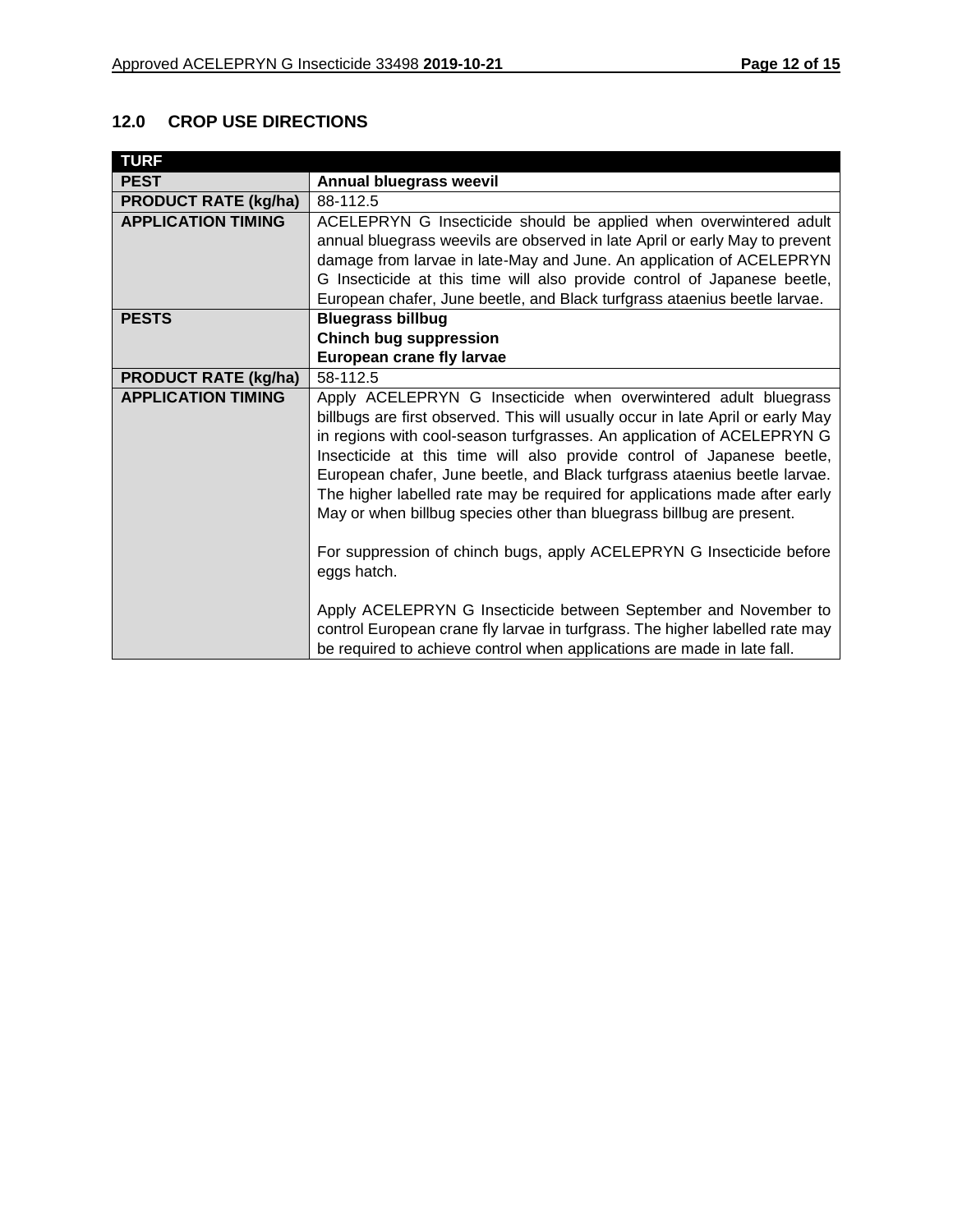| <b>TURF</b>                 |                                                                                |
|-----------------------------|--------------------------------------------------------------------------------|
| <b>PESTS</b>                | <b>Fall armyworm</b>                                                           |
|                             | <b>Black cutworm</b>                                                           |
|                             | Sod webworm                                                                    |
| <b>PRODUCT RATE (kg/ha)</b> | 14.5-29                                                                        |
| <b>APPLICATION TIMING</b>   | ACELEPRYN G Insecticide will provide curative control of Fall armyworm,        |
|                             | black cutworm and sod webworm in turfgrass. The higher labelled rate may       |
|                             | be required during periods of high pest pressure.                              |
| <b>PESTS</b>                | <b>Black turfgrass ataenius larvae</b>                                         |
|                             | European chafer larvae                                                         |
|                             | Japanese beetle larvae                                                         |
|                             | June beetle larvae                                                             |
| <b>PRODUCT RATE (kg/ha)</b> | 56-88                                                                          |
| <b>APPLICATION TIMING</b>   | Apply ACELEPRYN G Insecticide from early April to early September for          |
|                             | preventative and early curative control of Japanese beetle, European           |
|                             | chafer, June beetle, and Black turfgrass ataenius beetle larvae. The need      |
|                             | for an application may be based on historical monitoring of the site,          |
|                             | previous records or experiences, current season adult trapping or other        |
|                             | methods. The higher labelled rate may be required in late August or early      |
|                             | September when less sensitive mid-instar larvae are present at the time of     |
|                             | application. Irrigate turf immediately after application or allow rainfall to  |
|                             | move the product into the soil.                                                |
| <b>APPLICATION METHOD</b>   | Granular broadcast                                                             |
| <b>NOTES</b>                | Do not apply more than 112.5 kg of product per hectare per year (225 g ai      |
|                             | per hectare per year) in broadcast applications to turfgrass.                  |
|                             | Wait a minimum of 7 days to retreat.                                           |
|                             |                                                                                |
|                             | Do not apply ACELEPRYN G to soil saturated with water because adequate         |
|                             | distribution of the active ingredient vertically in the soil profile cannot be |
|                             | achieved under this condition. Optimal results will be achieved if the product |
|                             | is irrigated into the turf immediately after application.                      |
|                             |                                                                                |
|                             | Apply ACELEPRYN G with drop-type, rotary-type or hand-held application         |
|                             | equipment. The application equipment must be properly calibrated               |
|                             | according to the manufacturer's directions to ensure uniform coverage over     |
|                             | the treated area. During application, check equipment periodically to          |
|                             | confirm that it is working properly and that the granules are being uniformly  |
|                             | distributed.                                                                   |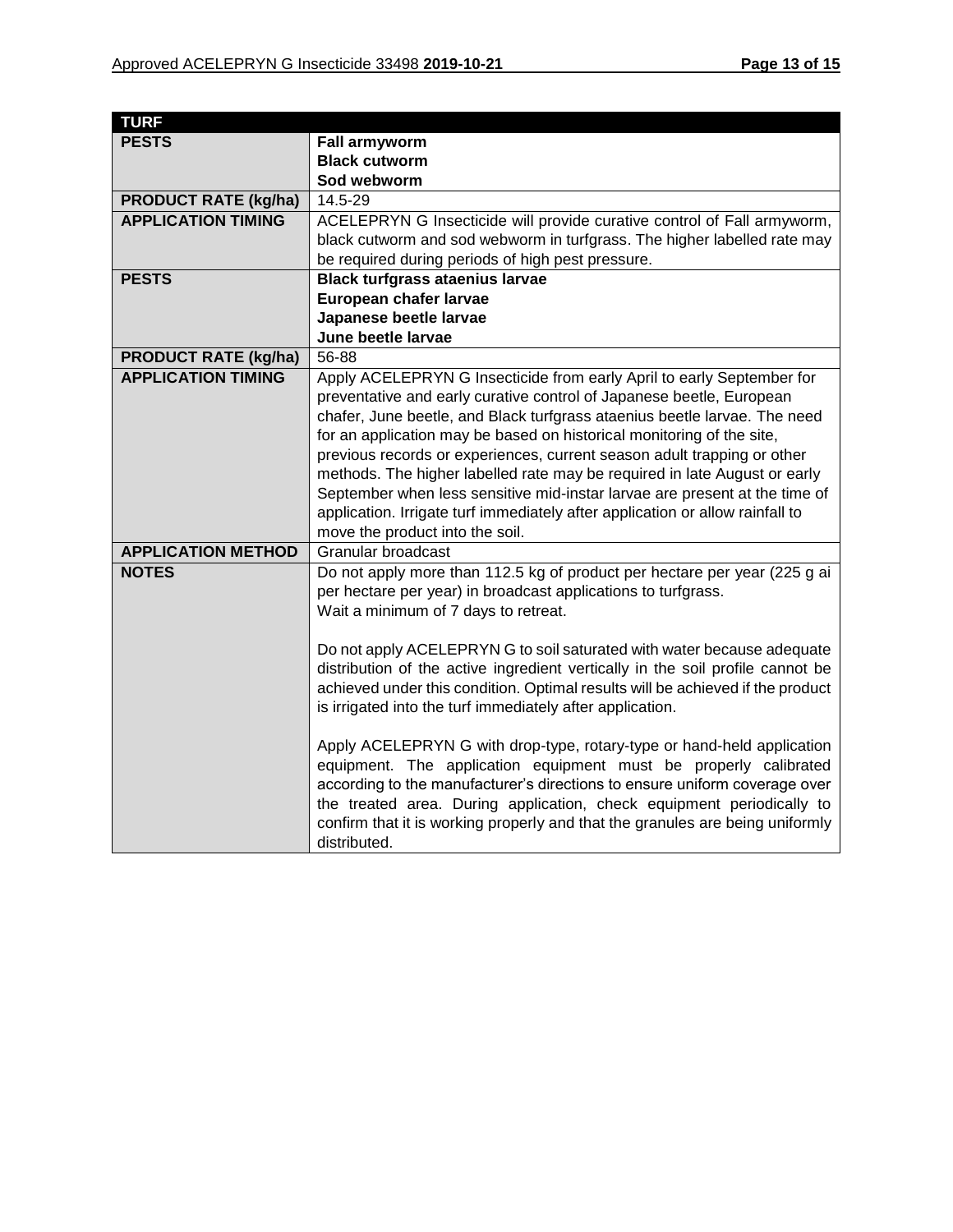## **13.0 MINOR USES**

**NOTE TO USER:** READ THE FOLLOWING BEFORE USING THIS PRODUCT FOR SPECIAL USE APPLICATIONS:

The DIRECTIONS FOR USE for this product for the use(s) described below were developed by persons other than Syngenta Canada Inc. and accepted for registration by Health Canada under the User Requested Minor Use Label Expansion program. Syngenta Canada Inc. itself makes no representation or warranty with respect to performance (efficacy) and/or crop tolerance (phytotoxicity) claims for this product when used on the crop(s) listed below.

Accordingly, the Buyer and User assume all risks related to performance and crop tolerance arising, and agree to hold Syngenta Canada Inc. harmless from any claims based on efficacy or phytotoxicity in connection with the use(s) described below.

| <b>ORNAMENTALS (Greenhouse and Outdoor)</b>                           |                                                                                                                                                                                                                                                                                                                                                                                                               |  |
|-----------------------------------------------------------------------|---------------------------------------------------------------------------------------------------------------------------------------------------------------------------------------------------------------------------------------------------------------------------------------------------------------------------------------------------------------------------------------------------------------|--|
| <b>CONTAINER AND FIELD APPLICATION</b>                                |                                                                                                                                                                                                                                                                                                                                                                                                               |  |
| <b>INSECTS</b>                                                        | Japanese beetle larvae                                                                                                                                                                                                                                                                                                                                                                                        |  |
| <b>PRODUCT RATE</b>                                                   | 56 to 88 kg per ha<br>Or<br>560 to 880 g per 100 m <sup>2</sup><br>Apply ACELEPRYN G as a granular broadcast on growing media or<br>soil and follow with sufficient water to achieve good penetration of<br>the growing media or soil.                                                                                                                                                                        |  |
| <b>APPLICATION METHOD</b>                                             | Granular broadcast                                                                                                                                                                                                                                                                                                                                                                                            |  |
| <b>APPLICATION INTERVAL</b>                                           | $7-14$ days                                                                                                                                                                                                                                                                                                                                                                                                   |  |
| <b>MAXIMUM APPLICATIONS</b><br>OF PRODUCT PER<br><b>GROWING CYCLE</b> | 1 application per production cycle at the high rate or 2 applications<br>per production cycle at the low rate                                                                                                                                                                                                                                                                                                 |  |
| <b>APPLICATION DIRECTIONS</b>                                         | For maximum residual effectiveness or for optimal control of large<br>pest infestations, ACELEPRYN G may be applied up to 112 kg of<br>product per hectare per year (224 g ai per hectare per year).<br>Plant safety has been found to be acceptable for many ornamental<br>plants, however, not all possible plant species and varieties have<br>been tested under all conditions. It is recommended to test |  |
|                                                                       | ACELEPRYN G Insecticide on a small portion of the crop to ensure<br>that a phytotoxic response will not occur.<br>Before application, remove black plastic or other weed barrier<br>materials that are impermeable to water.                                                                                                                                                                                  |  |

## **14.0 RESISTANCE MANAGEMENT**

For resistance management, ACELEPRYN G contains a Group 28 insecticide. Any insect population may contain individuals naturally resistant to ACELEPRYN G and other Group 28 insecticides. The resistant individuals may dominate the insect population if this group of insecticides are used repeatedly in the same fields. Other resistance mechanisms that are not linked to site of action but are specific for individual chemicals, such as enhanced metabolism,